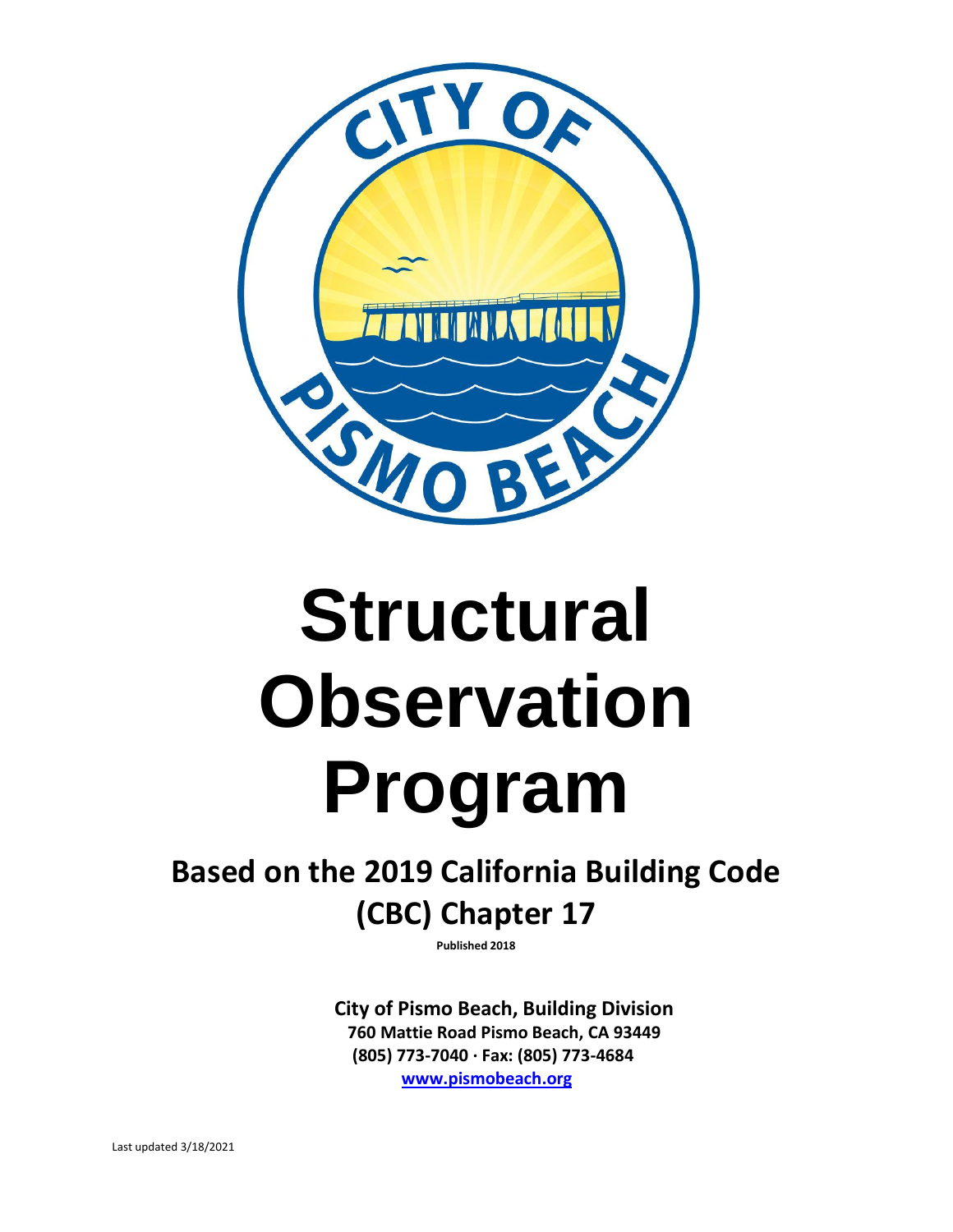# **CONTENTS**

- **I. INTRODUCTION**
- **II. DEFINITIONS**
- **III. PROJECTS REQUIRING STRUCTURAL OBSERVATION**
- **IV. DOCUMENTING STRUCTURAL OBSERVATION REQUIREMENT**
- **V. EXECUTION OF STRUCTURAL OBSERVATION**
- **VI. GENERAL NOTES**
- **VII. FORMS**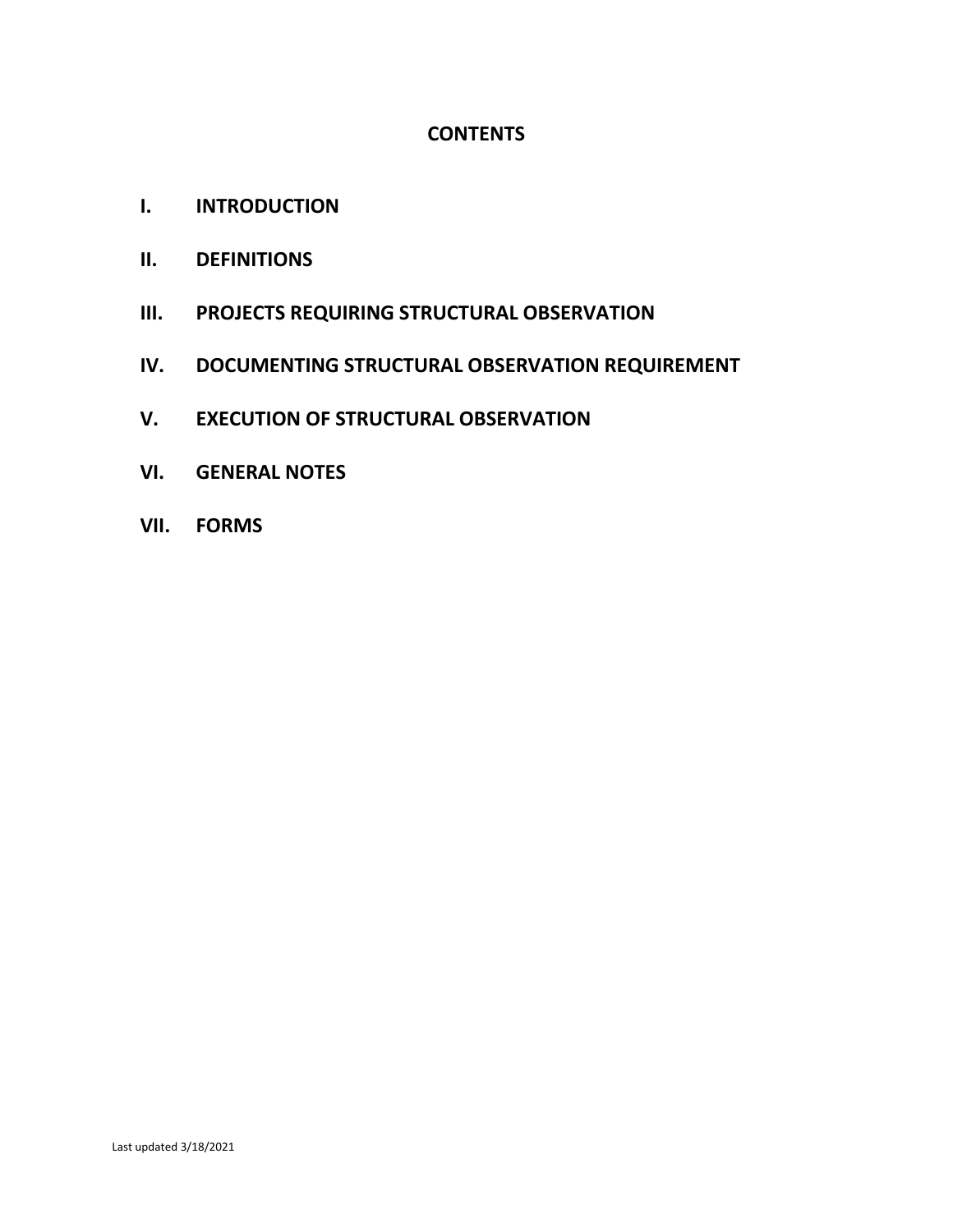#### **I. INTRODUCTION**

This is the Structural Observation program for the City of Pismo Beach Building Division. The policy and procedures are stipulated as well as the responsibilities of all parties involved in structural observation.

Structural observation is intended to assist and supplement the work of the Building Official. Structural observation by itself does not certify, guarantee or ensure conformance with all of the specific requirements of the approved plans. It does not provide the quality assurance of continuous inspection, nor does it include or waive the responsibility for progress or continuous inspections by the building inspector or special inspector.

The requirement for having a registered engineer or licensed architect present during key construction phases provides an additional observation of the gravity and/or lateral load structural systems by a knowledgeable observer. This will substantially increase the likelihood that the structural system will be in general conformance with the approved plans by tracking the load paths to prevent gross errors and omissions.

#### **II. DEFINITIIONS**

**Structural observation** is the visual observation of the structural system by a registered design professional for general conformance to the approved construction documents. Structural observation does not include or waive the responsibility for the inspection required by Section 110, 1704 or other sections of the California Building Code.

**Structural Observation Schedule** lists the stages of construction identified by the Structural Observer as significant and that require site structural observation.

**Structural Observer** is the engineer or architect responsible for the structural design, or a registered engineer or licensed architect designated by the engineer or architect responsible for the structural design to perform site structural observation required by the City of Pismo Beach Building Division.

**Designated Observer** is a registered engineer or licensed architect designated by the engineer or architect responsible for the structural design to perform site structural observation.

#### **III. PROJECTS REQUIRING STRUCTURAL OBSERVATION**

Structural observation is required by the 2019 California Building Code (CBC) Section 1704.5. Structural observation shall be provided for those structures included in Seismic Design Category D, E or F, as determined in section 1613, where one or more of the following conditions exist:

- 1. The structure is classified as Occupancy Category III or IV in accordance with section 1604.5
- 2. The height of the structure is greater than 75' above the base.
- 3. The structure is assigned to Seismic Design Category E, is classified as Occupancy Category I or II in accordance with section 1604.5 and is greater than two stories in height.
- 4. When so designated by the registered design professional in responsible charge of the design.
- 5. When such observation is specifically required by the building official.

Structural observations shall be provided for those structures sited where the basic wind speed exceeds 110 mph (49 m/sec) determined from Figures 1609 A, B & C, or where one or more of the following conditions exist: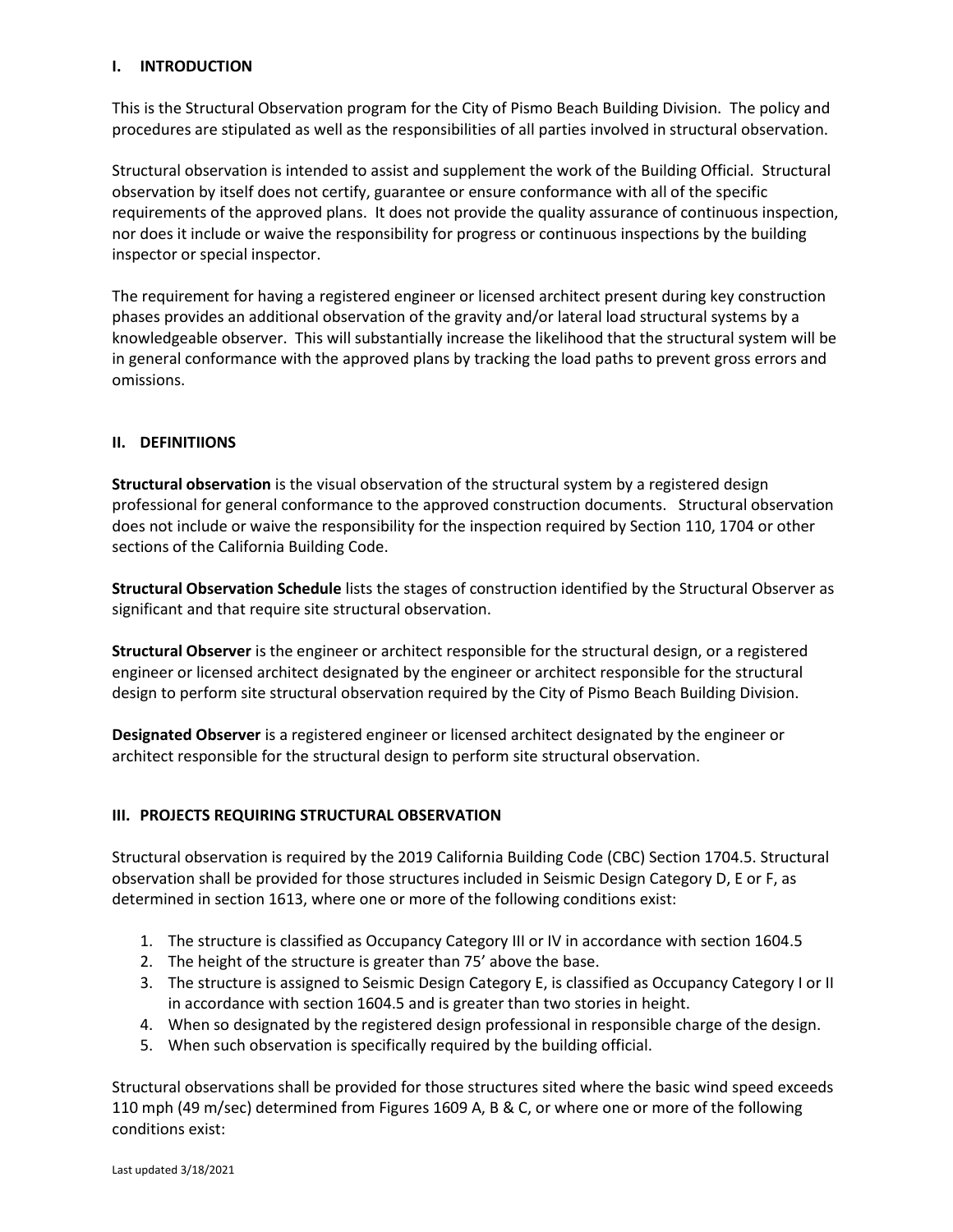- 1. The structure is classified as Occupancy Category III or IV in accordance with Table 1604.5.
- 2. The building height of the structure is greater than 75 feet (22 860 mm).
- 3. When so designated by the registered design professional responsible for the structural design.
- 4. When such observation is specifically required by the building official.

#### **IV. DOCUMENTING STRUCTURAL OBSERVATION REQUIREMENT**

Prior to the issuance of a building permit, the design professional in responsible charge shall ensure that the "STRUCTURAL OBSERVATION PROGRAM AND DESIGNATION OF THE STRUCTURAL OBSERVER" form is completed and submitted to the Building Official for review and acceptance. The architect or engineer of record responsible for the design of the building or structure shall specify a structural observation schedule on a structural sheet of the project plan set similar to the Structural Observation Schedule indicated on the referenced form. The "GENERAL NOTES FOR STRUCTURAL OBSERVATION" included in part VI of this document shall be made part of the approved plans.

The individual or firm responsible for performing the structural observation shall be employed by the owner, and this information shall be specified on the "STRUCTURAL OBSERVATION PROGRAM AND DESIGNATION OF THE STRUCTURAL OBSERVER" form. Such individual or firm may be called the "Structural Observer of Record" for the project. The structural observer of record must meet the following three conditions:

- 1. The structural observer must be a person or firm registered in the state of California to practice engineering or architecture.
- 2. The structural observer must have direct contractual relationship with the owner, or owner's representative, to provide the structural observation service.
- 3. The structural observer must be either the engineer or architect of record for the structural design, or another engineer or architect designated by the engineer or architect of record. The architect or engineer of record shall complete the "STRUCTURAL OBSERVATION PROGRAM AND DESIGNATION OF THE STRUCTURAL OBSERVER" form included in part VII of this document when another engineer or architect is designated as the "Structural Observer".

Note: The person who actually performs the visual structural observation at the construction site in the field may be either the Structural Observer of Record, or an engineer (registered) or architect (licensed) under responsible charge of the Structural Observer of Record.

#### **V. EXECUTION OF STRUCTURAL OBSERVATION**

#### **Pre-construction meeting**

The owner or owner's representative shall arrange a preconstruction meeting to be attended by the engineer or architect responsible for structural design, structural observer, contractor, affected subcontractors, special inspectors, and the building inspector. The purpose of the meeting shall be to identify the major structural elements and connections that affect the vertical and lateral load systems of the structure and to review scheduling of required observations.

#### **Performing Structural Observation and Submission of Structural Observation and Reports**

The structural observer shall perform structural observation at the construction site in accordance with the Structural Observation Schedule and approved plans. Upon completion of structural observation at each construction stage, the structural observer of record shall complete the Structural Observation Report form.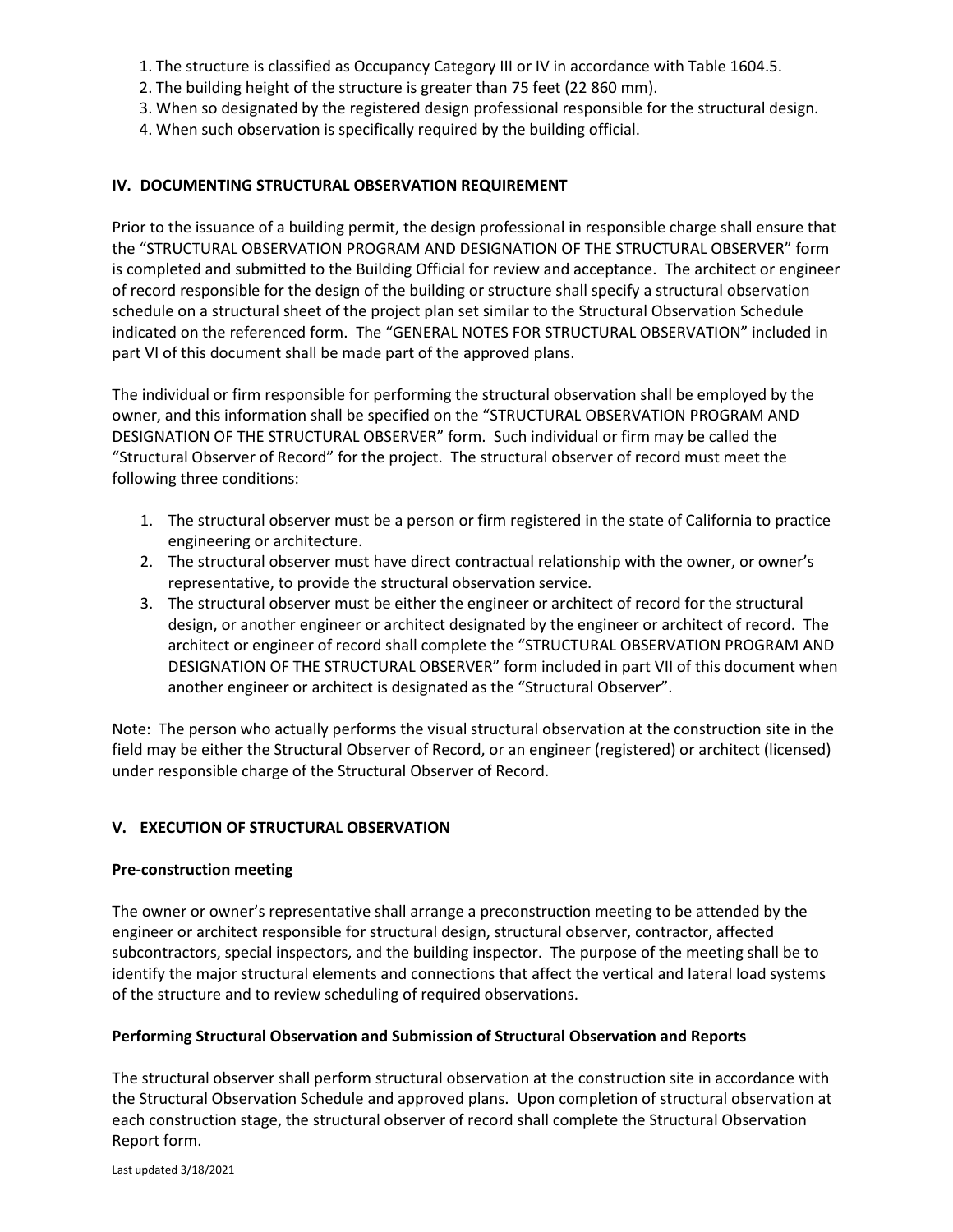When a deficiency with respect to general conformance with the approved plans or the load path is noted, the form shall be given to the contractor, owner's representative, special inspector, and the building inspector. The structural observer shall note on the form whether the correction of the deficiency needs to be verified through re-observation by him/her or a registered special inspector at the discretion of the Structural Observer.

A licensed/registered engineer or architect, who works under the supervision of the structural observer of record and actually performs the observation, may fill out a report noting any observed deficiencies. That person's name and registration number shall be noted in the report. The report shall be reviewed, completed, stamped and signed by the Structural Observer of Record, who shall take responsibility for the report.

## **Inspection by Building Inspector**

Generally, to obtain City of Pismo Beach Building Division inspection approval at the foundation, and framing, and final inspection stages, a Structural Observation Report is required stating that the noted deficiencies, if any, have been corrected with respect to general conformance with the approved plans and load path.

Structural Observation does not include or waive the responsibility of the inspections required by the City of Pismo Beach Building Division.

## **VI. GENERAL NOTES FOR STRUCTURAL OBSERVATION**

- 1. Structural observation is required for the structural system in accordance with the City of Pismo Beach Building Division's Structural Observation Program. Structural Observation is the visual observation at the construction site of the elements and connections of the structural system at significant construction stages and the complete structure for general conformance to the approved plans and specifications. Structural observation does not waive responsibility for the inspections required by the City of Pismo Beach Building Division or any of the special inspectors.
- 2. The owner shall employ a State of California registered civil or structural engineer or licensed architect to perform the structural observation.
- 3. The owner or owner's representative shall coordinate a call for a meeting between the engineer or architect responsible for the structural design, structural observer, contractor, affected subcontractors, special inspectors and the City of Pismo Beach Building Division. The purpose of the meeting shall be to identify the major structural elements and connections that affect the vertical and lateral load systems of the structure and to review scheduling of the required observations. A record of the meeting shall be included in the first observation report submitted to the Building Official.
- 4. The structural observer shall perform site visits at those steps in the progress of the work that allow for correction of deficiencies without substantial effort or uncovering of the work involved. At a minimum, the listed items on the Structural Observation Schedule require site visits and an observation report from the structural observer.
- 5. The structural observer shall prepare a Structural Observation Report for each significant construction stage observed. The original of the Structural Observation report shall be sent to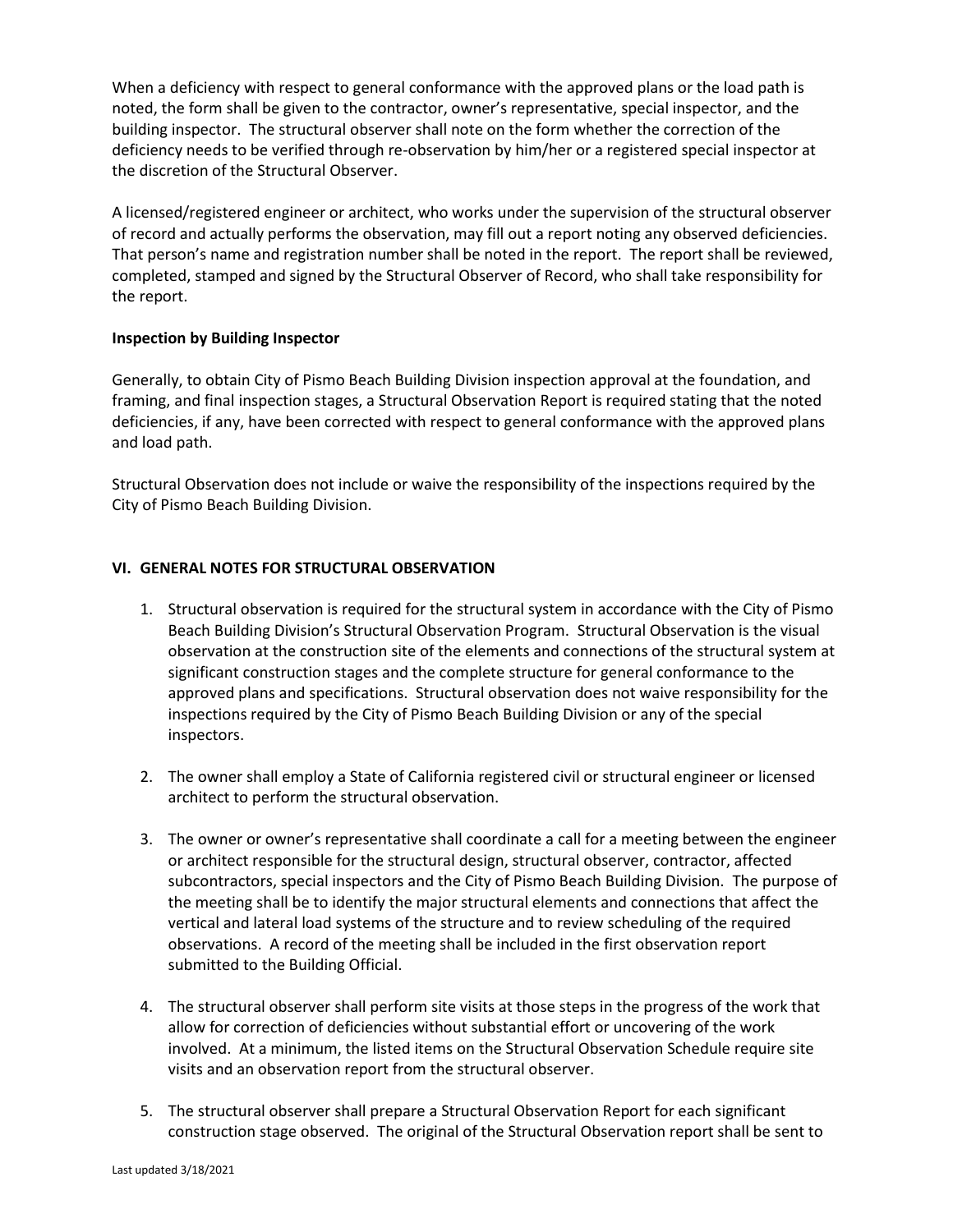the Building Official and shall be signed and sealed with a wet stamp by the responsible structural observer. One copy of the observation report signed and sealed with a wet stamp by the responsible structural observer or their designee shall be retained at the project site for the use of the owner, contractor, and inspectors. Any deficiency noted on the observation report will become the responsibility of the structural engineer of record to verify its completion by him/her, or by a registered special inspector at the discretion of the structural observer.

- 6. A final observation report must be submitted which shows that all observed deficiencies are resolved and the structural system generally conforms with the approved plans and specifications. The City of Pismo Beach Building Division will not accept the structural work without this final observation report and that of the approved special inspector, including the correction of specific deficiencies noted by the City building inspector.
- 7. The structural observer shall provide the original stamped and signed Structural Observation report to the City of Pismo Beach Building Division.
- 8. When the owner elects to change the structural observer of record, the owner shall:
	- a) Notify the Building Official in writing before the next inspection by submitting a revised "Structural Observation Program and Designation of the Structural Observer" form,
	- b) Call an additional preconstruction meeting; and
	- c) Furnish the replacement structural observer with a copy of all previous observation reports.

The replacement structural observer shall approve the correction of all the original observed deficiencies unless otherwise approved by plan check supervision. The policy of the City of Pismo Beach Building Division shall be to correct any properly noted deficiencies without consideration of their source.

9. The engineer or architect of record shall develop all changes relating to the structural systems. The City of Pismo Beach Building Division shall review and approve all changes to the approved plans and specifications.

# **VII. FORMS**

**See following pages.**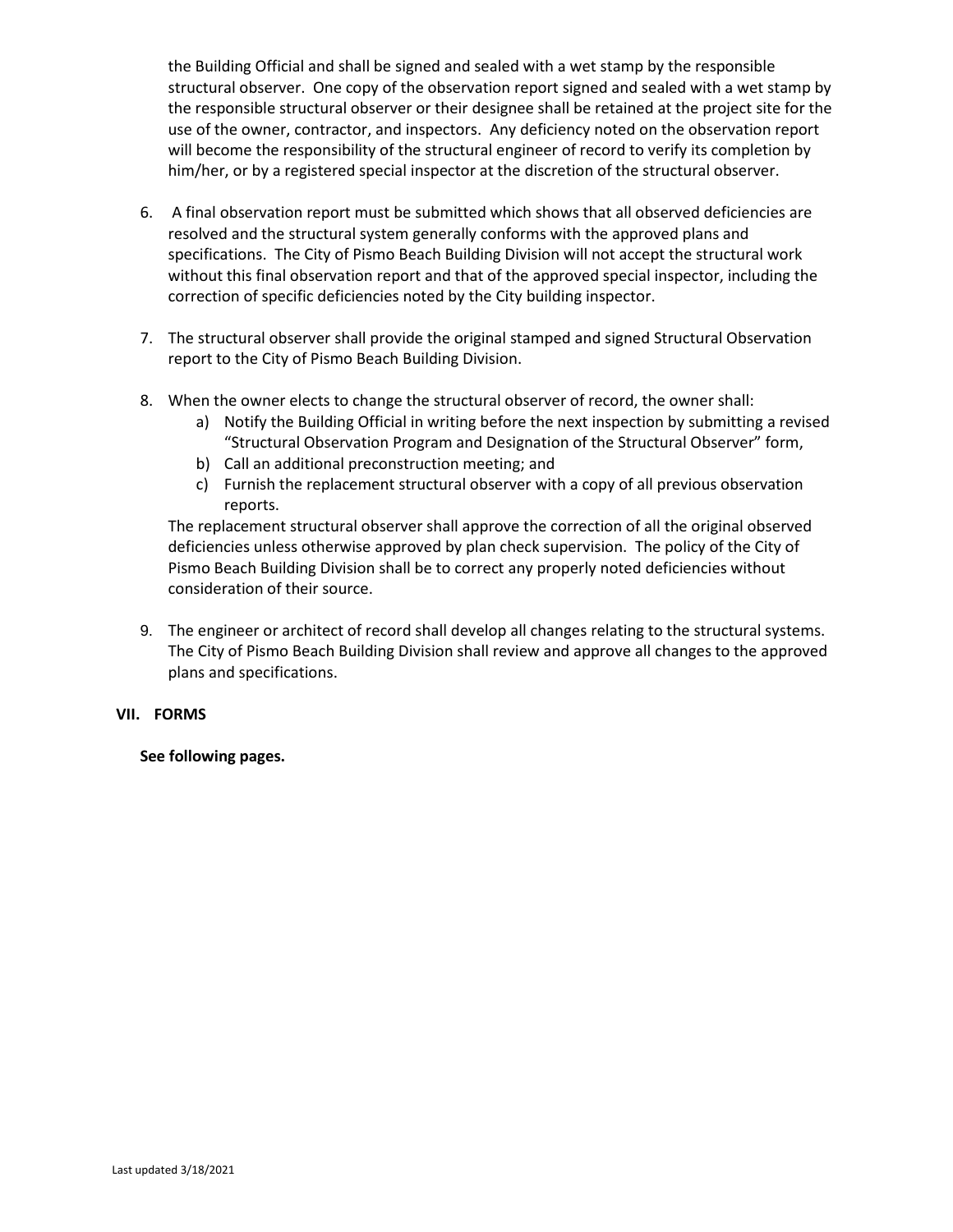

## **STRUCTURAL OBSERVATION PROGRAM**  AND DESIGNATION OF THE **STRUCTURAL OBSERVER**

\_\_\_\_\_\_\_\_\_\_\_\_\_\_\_\_\_\_\_\_\_\_\_\_\_\_\_\_\_\_\_\_\_\_\_\_\_\_\_\_\_ \_\_\_\_\_\_\_\_\_\_\_\_\_\_\_\_\_\_\_\_\_\_\_\_\_\_\_\_\_\_\_\_\_\_\_\_\_\_\_\_\_\_

Project Address: The contract of the contract of the contract of the permit No.

Project Description: **Example 20** For all the set of the set of the set of the set of the set of the set of the set of the set of the set of the set of the set of the set of the set of the set of the set of the set of the

Design Professional in Responsible Charge Signature

| <b>STRUCTURAL OBSERVATION SCHEDULE</b>                                                                 |              |                              |                   |  |  |  |  |  |
|--------------------------------------------------------------------------------------------------------|--------------|------------------------------|-------------------|--|--|--|--|--|
| (checked items are required)                                                                           |              |                              |                   |  |  |  |  |  |
| Frequency: Prior to Foundation or Framing Inspection by Building Inspector unless indicated otherwise. |              |                              |                   |  |  |  |  |  |
| <b>FOUNDATION</b>                                                                                      | <b>WALL</b>  | <b>FRAME</b>                 | <b>DIAPHRAGM</b>  |  |  |  |  |  |
| Footing, Stem Walls, Piers                                                                             | Concrete     | <b>Steel Moment Frame</b>    | Concrete          |  |  |  |  |  |
| <b>Mat Foundation</b>                                                                                  | Masonry      | <b>Steel Braced Frame</b>    | <b>Steel Deck</b> |  |  |  |  |  |
| Caissons, Piles, Grade Beams                                                                           | Wood         | <b>Concrete Moment Frame</b> | Wood              |  |  |  |  |  |
| Hillside, Retaining                                                                                    | Other (List) | Masonry Wall Frame           | Other (List)      |  |  |  |  |  |
| <b>Special Anchors</b>                                                                                 |              | Other (List)                 |                   |  |  |  |  |  |
| Other (List)                                                                                           |              |                              |                   |  |  |  |  |  |
|                                                                                                        |              |                              |                   |  |  |  |  |  |
|                                                                                                        |              |                              |                   |  |  |  |  |  |

#### **The above structural observation requirements shall be imprinted on a sheet of the plan set.**

#### **DECLARATION AND ACKNOWLEDGEMENT OF STRUCTURAL OBSERVATION**

I, the structural engineer of record (EOR) for the above project, declare responsibility for the structural observation of this project. If necessary, I designate an alternate Structural Observer as indicated.

| Engineer of Record (EOR)                      | Signature of Engineer |                     | CA Registration No. |
|-----------------------------------------------|-----------------------|---------------------|---------------------|
| Structural Observer if different from the EOR |                       | CA Registration No. | Date                |

I, owner of the project, acknowledge that the above listed firm or individual is hired by me to be the Structural Observer.

\_\_\_\_\_\_\_\_\_\_\_\_\_\_\_\_\_\_\_\_\_\_\_\_\_\_\_\_ \_\_\_\_\_\_\_\_\_\_\_\_\_\_\_\_\_\_\_\_\_\_\_\_\_\_\_\_\_\_ \_\_\_\_\_\_\_\_\_\_\_\_\_\_\_\_\_\_\_

Owner's Name